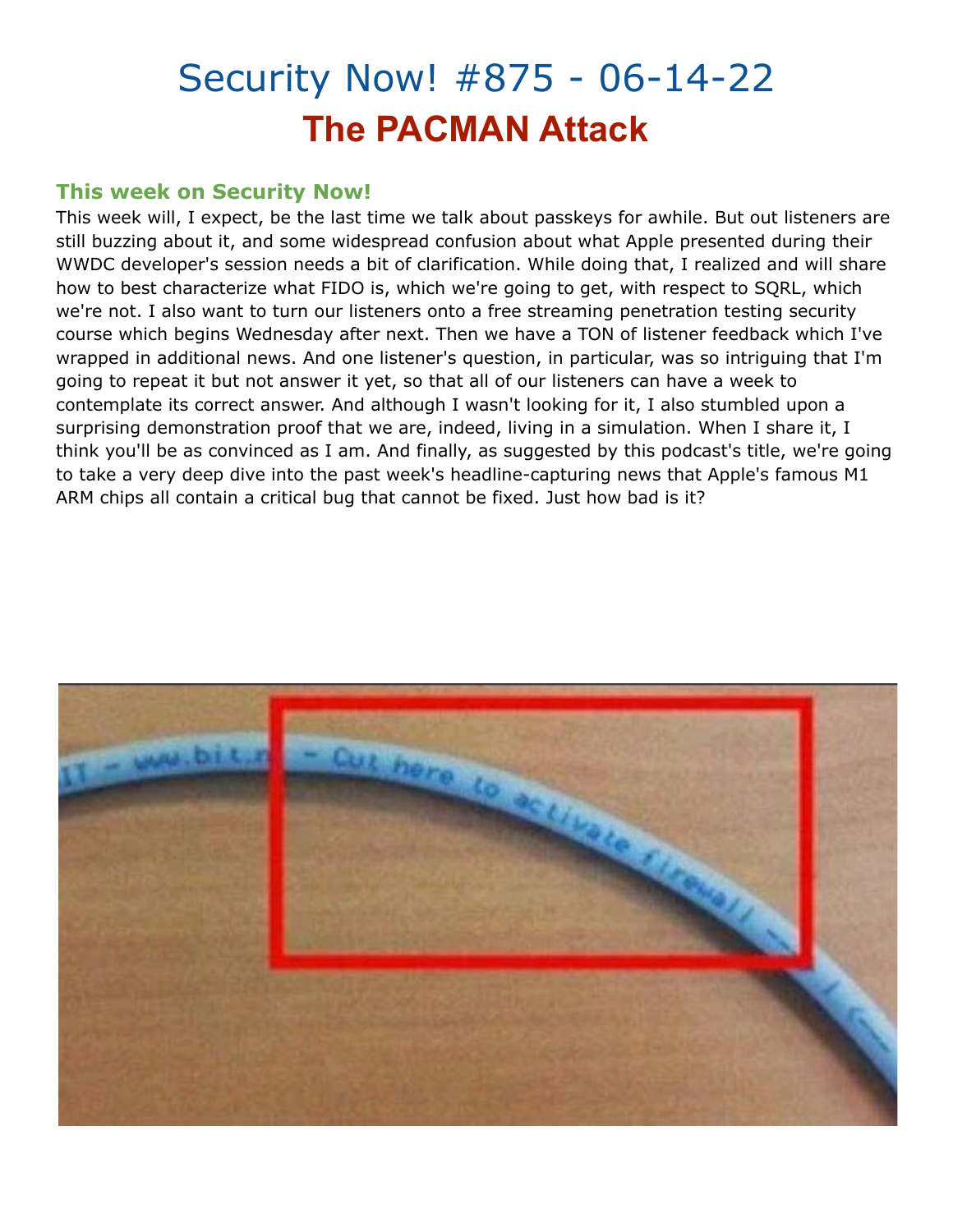# **Security News**

**Apple's Passkeys presentation at WWDC 2022:** <https://grc.sc/875> ( <https://developer.apple.com/videos/play/wwdc2022/10092/> )

I heard from many different listeners that during the WWDC 2022 developer presentation on Passkeys, Apple talked about synchronizing keys. So I listened carefully to the entire presentation. For anyone who's interested, the 34-minute presentation video is this week's GRC shortcut of the week. So it's: <https://grc.sc/875> I believe that what these people thought they heard, was Apple addressing the need for the type of synchronization we talked about last week — synching across non-Apple ecosystems such as Android and Windows. But I found no mention of that anywhere in the presentation, nor is it anywhere in the developer docs, which I've also linked-to in the show notes:

### [https://developer.apple.com/documentation/authenticationservices/public-private\\_key\\_authentic](https://developer.apple.com/documentation/authenticationservices/public-private_key_authentication/supporting_passkeys) [ation/supporting\\_passkeys](https://developer.apple.com/documentation/authenticationservices/public-private_key_authentication/supporting_passkeys)

The types of passkey sharing Apple supports is, first and foremost, using the iCloud Keychain to dynamically synchronize keys across an individual user's Apple ecosystem. So, as we know, all Apple devices will remain synchronized. The other form of sharing Apple described uses AirDrop to pass logon credentials to another user. And AirDrop can also be used to permanently pass a passkey to someone else for some site or service, permanently adding **it** to their Keychain to use from then on. But so far, from everything I've seen, Apple has in **no** way suggested that they will ever be synchronizing passkeys with external non-Apple platforms. Nothing has been said, so far, either way.

But Apple's example solution, of using Airdrop to send a passkey to another person's iDevice for their subsequent use, highlighted something that's important to understand: SQRL is a complete solution for secure remote login, whereas FIDO2, with its passkeys, is a replacement for usernames and passwords. The two are not the same. For example, take the case of giving someone else access to a site. If you give them your passkey, which is Apple's solution, then they are now "you" on that site in every meaningful way. When **they** authenticate, it's **you** authenticating because they're using your passkey. It's the exact equivalent of you giving them your username and password. And since they are you, they can see your settings, your private details, everything that you can see and do when you login using that same passkey. And since they are you, they're presumably also able to change the passkey to lock you out. And they can presumably pass it along to others, unless Apple has realized that secondary passkey sharing should be blocked, which would be possible. I don't know either way, but I sure hope they considered that. In any event, when you voluntarily give your passkey to someone else, your site access has now escaped from your control.

We solved this with SQRL. If you want to allow someone to share some access to an account as a guest — for example, sharing a Netflix account — you obtain a one-time invitation token from the site, and provide it to them. When they attempt to login to the site with **their** own SQRL ID, the site doesn't know them, so it prompts them to either create a new account or to use an outstanding invitation if they have one. Their use of the invitation identifies them to the site as a guest of yours, enabling them to subsequently login to **your** account using **their** SQRL ID. Since they are using their SQRL ID, and guests are unable to request invitations for others, you, as the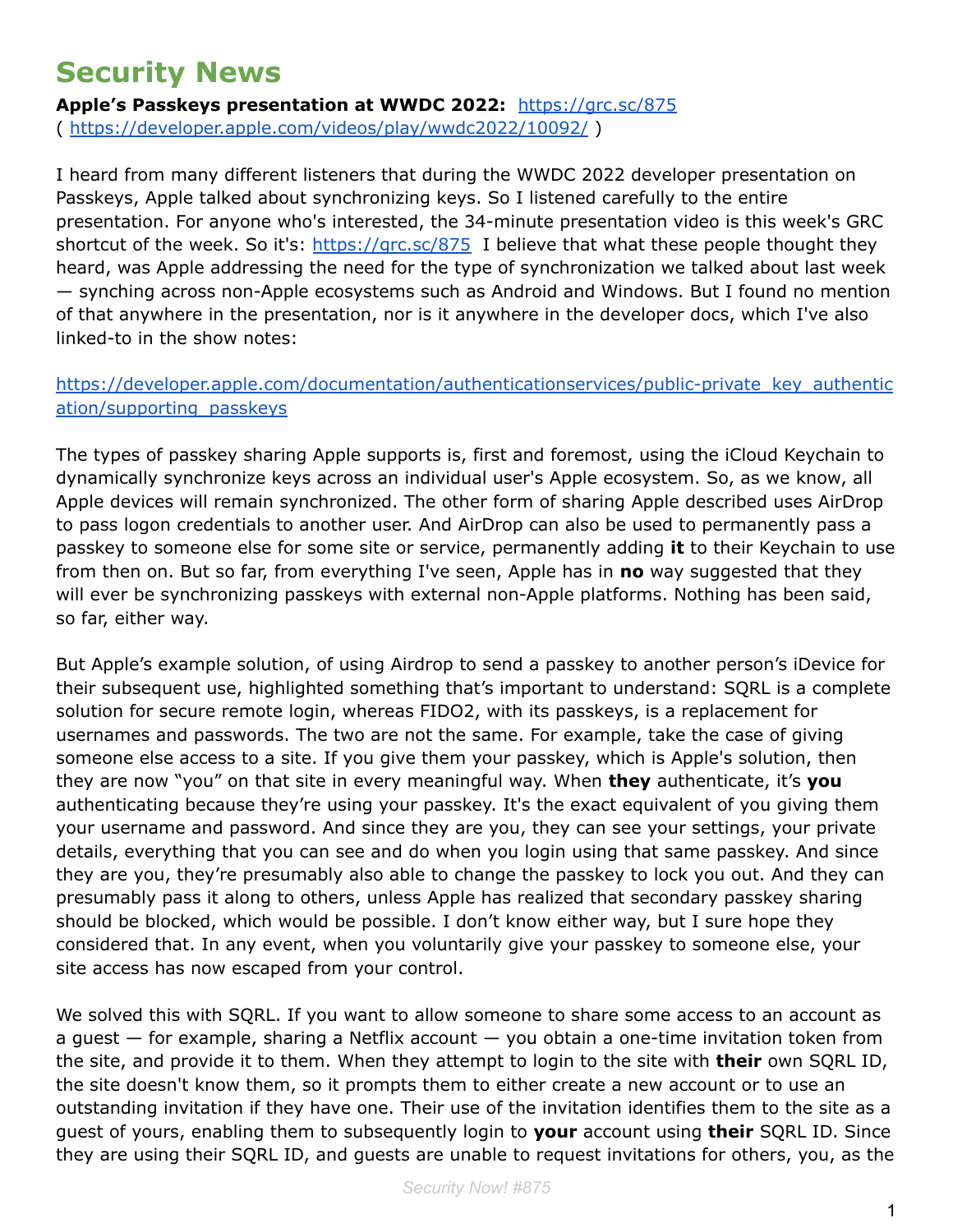account owner, retain control. And, you're able to rescind their guest access status at any time. And this all scales seamlessly to enterprise use when hundreds of users might need to share access to common resources. It's called "Managed Shared Access", and it's part of the SQRL solution. It's already there. We have an online demo with the entire solution working and its operation is fully worked out and specified. And there's so much more.

As it stands, the FIDO2 passkeys system is certainly more secure than usernames & passwords. No doubt about it. It's definitely superior. But the FIDO designers were crypto people working to solve one small part of the much larger problem of practical real-world user authentication. They didn't think the whole problem through because that was never their charter. They could credibly say that wasn't their job. It wasn't. But even in a FIDO2 passkeys world, that job still needs to be done. SQRL does it, but unfortunately, FIDO and passkeys does not do it.

Unfortunately, this means that instead of being as revolutionary as it could have been, we get another half-baked solution. It's better than what came before, but it missed the opportunity which comes along so rarely, to address the practical needs of, and really solve, the network authentication problem. Rather than the true breakthrough that SQRL's adoption would have meant, we're going to get incremental progress. It's definitely progress. But because it wasn't really thought through as an entire solution  $-$  FIDO is basically a crypto hack  $-$  it also brings a whole new set of problems. If FIDO is to be our solution, we really do need some form of centralized passkey storage and synchronization, not only within a vendor, but also across vendors.

Last week, someone calling themselves Captain Jack Xno (@minderwiesen) mentioned @SGgrc in a tweet to someone else, so it appeared in my Twitter feed. Captain Jack wrote:

*You may be excited about #passkeys, but #SQRL was carefully developed over 7 years by @SGgrc and solves problems you may not even realize you'd have (potentially cross-platform portability)*

And yeah, as we know, SQRL does that, but it does so much more, also.

#### **. . / @drnathanpgibson**

Hi Steve, loved your detailed breakdown of Passkey. You mentioned waiting for password managers to start providing sync services for these FIDO2 private keys. I see that LastPass seems to be promising something "later this year." blog.lastpass.com/2022/06/passwo… Do you know anything more about when this syncing might be coming to a password manager near me?

So, I saw LastPass' blog posting last Monday the 6th. It was a bit confusing because they were also promoting the use of no more passwords immediately, apparently by the use of their own LastPass authenticator on any handset with biometrics. Thus, you could unlock your LastPass vault without using a master password.

Separate from that immediate announcement was, indeed, a forward looking statement of their intention to support FIDO2 passkeys. So that's not today, but at least one major password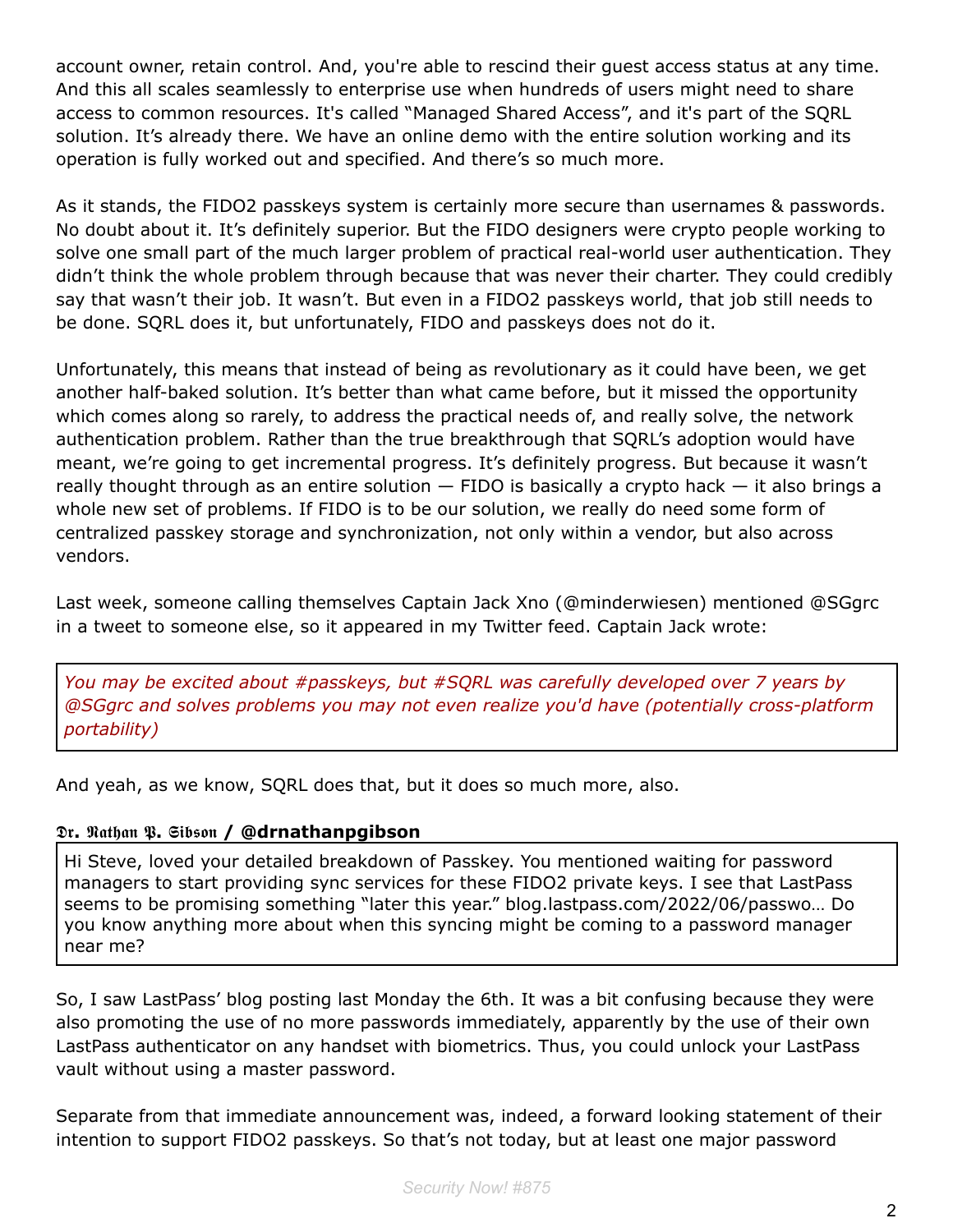manager is taking aim at this problem. And if one does, they'll all need to. So I suspect that the biggest effect of Apple's, Google's and Microsoft's support may be to induce websites to bring up their own support for WebAuthn.

#### **WebAuthn**

Let's talk a bit about WebAuthn. The heavy lift that FIDO **will** face and the SQRL would have faced, was the need for backend web server support. As we know, it's surprising how slowly things change. No question about it, it's going to take years. It's going to take all of the major web server platforms to build it in, then for all of the existing web servers to be upgraded to support it. And since it's not clear that there's a huge benefit to them, since things are sort of working as-is, it's going to take a while. Think about how long it took for the "Logon with Facebook" and "Logon with Google" Oauth kludge to finally become popular. And it's still far from universal. It's around, you encounter it, but you certainly can't use it everywhere.

What you **can** use everywhere is the original fill-out-the-form username and password.

The reason password managers were an overnight hit was that they provided an entirely client-side solution which did not require any backend change to web sites. Web servers didn't know or care how a user was arranging to provide their username and password. And they didn't need to. But make no mistake, automated form-fill of username and password is and has always been a horrific kludge. The fact that kludges mostly work doesn't make them any less kludgy.

WebAuthn finally, and at long last, changes that. The adoption of WebAuthn, which was approved and formalized by the W3C consortium three years ago, back in 2019, represents a massive and long needed update to username and password authentication. As I mentioned last week, FIDO and SQRL work essentially the same: They both give a web server a public key. The web server generates a random nonce which it sends to the browser. The browser, holding the matching private key, signs and returns that nonce to the web server, and the web server uses the public key it has on file to verify the returned signature. What WebAuthn is and does is provide all of the mechanics, definitions, protocols, specifications and implementations of that new form of interchange between a web server and a web client.

We're likely going to be facing a chicken and egg situation for some time. It will be good that Apple and Google and Microsoft will all be supporting passkeys. But when iOS 16 arrives, with its built-in passkey support, you'll probably only be able to login to Apple.com, Google.com, and maybe Microsoft.com, due to the heavy lift of change that will be required on the back end.

But WebAuthn is the key. It provides a complete replacement for the insecure mess of usernames and passwords. And, interestingly, WebAuthn optionally supports SQRL's chosen 25519 elliptic curve, with its special properties that allow for non-random deterministic private key synthesis. So it might be possible, someday in the future, to transparently run a modified SQRL solution to use SQRL-style deterministic passkeys on the server infrastructure that FIDO built.

Perhaps, indeed, the only kind of progress we **can** practically make... is incremental.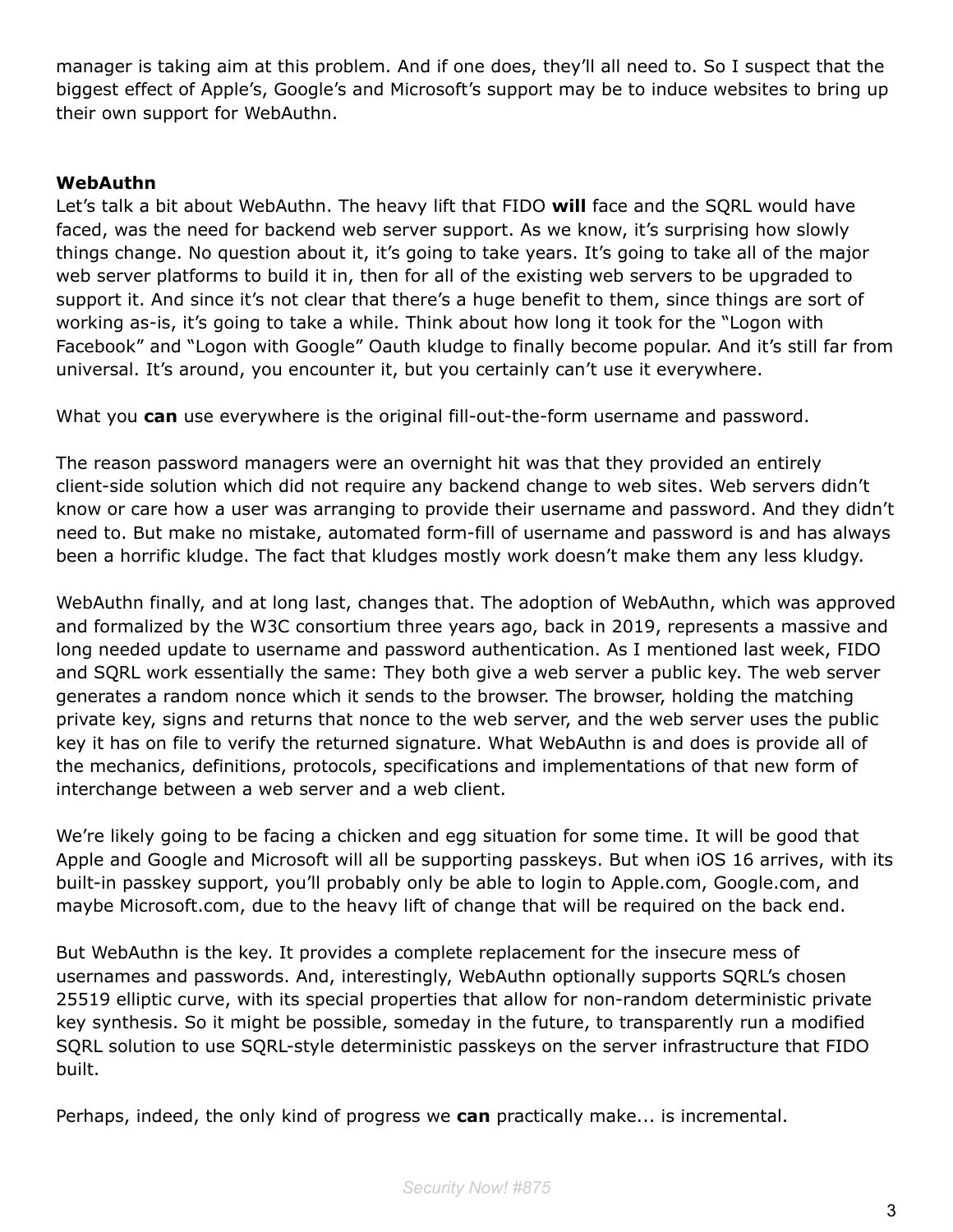#### **FREE Penetration Testing course with Kali Linux**

Last Wednesday, Offensive Security, the people behind Kali Linux, announced that they would be live-streaming their 'Penetration Testing with Kali Linux (PEN-200/PWK)' course sessions on Twitch later this month. I mention this because a subset of the course's material — all of the streamed content — will be open to the public on Twitch at no charge.

For those who don't know, Kali Linux is a Debian-based Linux distro which is targeted toward facilitating information security tasks such as Penetration Testing, Security Research, Computer Forensics and Reverse Engineering.

The course in question, PEN-200 is a paid course which helps students prepare for the Offensive Security Certified Professional (OSCP) certification exam. Before the pandemic it was only available in person. But during the COVID response live training was suspended and Offensive Security moved their courseware online for remote instruction. So, today a 26-part, 13-week, twice weekly hour long online course will be offered to prepare students for the OSCP certification. And non enrolled viewers are welcome to audit the course on Twitch.

There's an FAQ in the show notes which details everything you'll need to get going. I grabbed two most relevant Q&A's from that page:

<https://help.offensive-security.com/hc/en-us/articles/6702904332564>

#### Where and when will it be happening?

*The OffSec Live streaming sessions are currently planned to start June 22nd, 2022* **[Wednesday after next]** *at 12 PM - 1 PM Eastern U.S. and run through December 7, 2022 12 PM - 1 PM Eastern U.S.*

*The OffSec Live: PEN-200 streaming sessions will consist of twice-weekly, hour-long interactive presentations. We will also be streaming a weekly office hour where we will address any questions students may have regarding the PEN-200 course and prior streaming sessions.*

#### How much will this cost?

*The OffSec Live: PEN-200 Twitch streaming sessions will be free and open to the public.*

## **And now Surfshark**

Surfshark announced that they will be following ExpressVPN in pulling out of India.

# **Miscellany**

#### **Proof of Simulation:**

Leo, I've stumbled upon a proof that we are, indeed, living within a simulation. My proof that we are in a simulation is that I have identified a clear and incontrovertible bug that exists within the simulation itself. It's a bug because it defies reality, which is afterall, what the simulation is intended to simulate. And what makes this so compelling is that **all** of us are aware of this bug, but all just shrug it off without it ever occurring to us that that is what it is. So, here's the bug: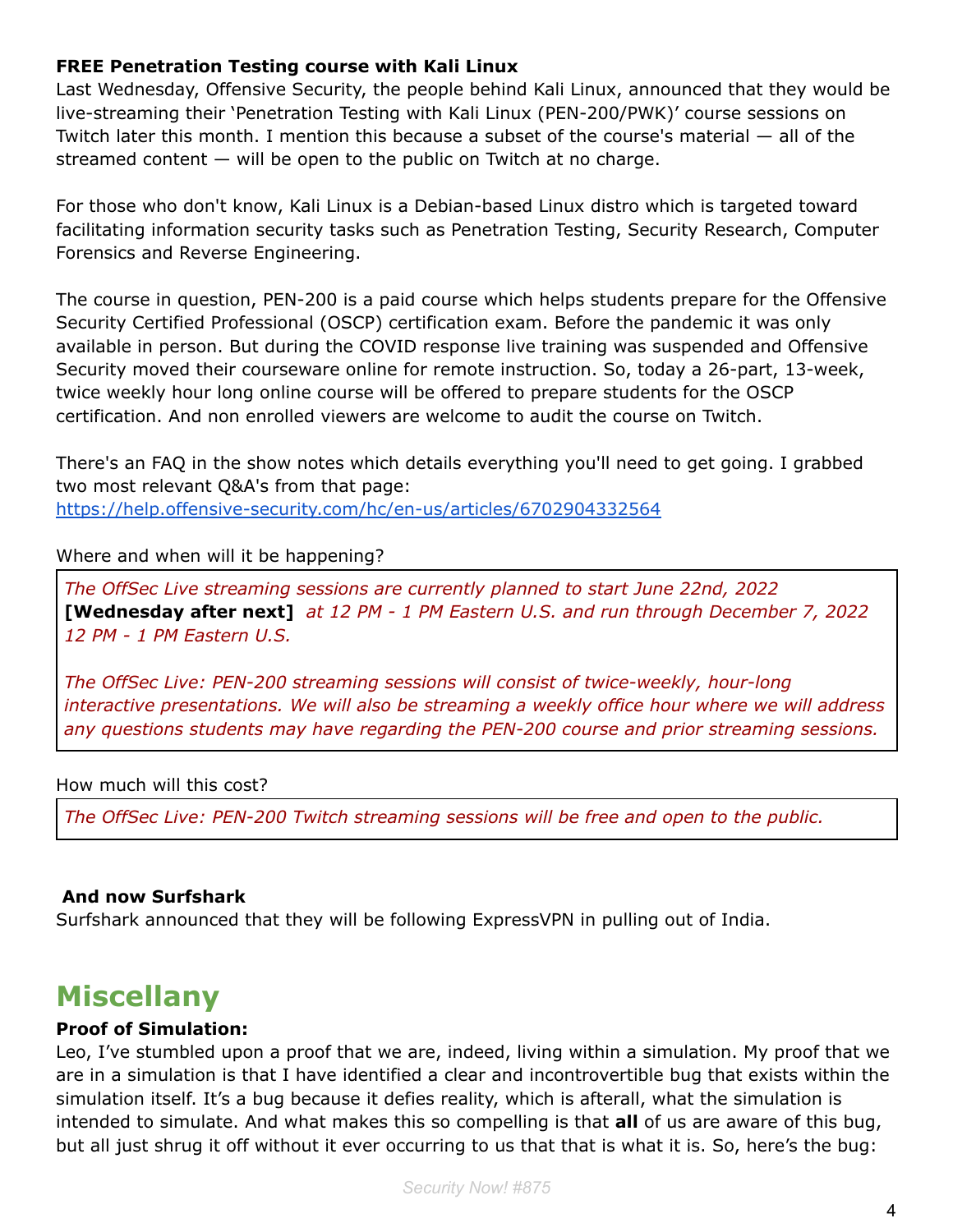It's a clear failure in the rules of probability. If the rules of probability were being properly simulated, when you attempt to plug-in one of those original USB-A style rectangular plugs, the plug's orientation would be wrong only HALF of the time. But we all know that it is not 50/50! Everyone's experience is that the first time we attempt to plug-in one of those, it is almost always wrong. It is wrong far more often than 50/50. Think about that. Everyone knows this, and we're all been blithely ignoring it. It should be 50/50. It must be 50/50. But it's not.

#### **A valid use for facial recognition: The Smart Pet Door!**

[https://www.kickstarter.com/projects/petvation/petvation-the-smart-automatic-pet-door-powere](https://www.kickstarter.com/projects/petvation/petvation-the-smart-automatic-pet-door-powered-with-ai) [d-with-ai](https://www.kickstarter.com/projects/petvation/petvation-the-smart-automatic-pet-door-powered-with-ai)

Also, the other day I encountered an absolutely valid and very clever application for facial recognition which I doubt that anyone would have a problem with. The bad news is that it's called "Petvation" — which has just got to be about the worst name that anyone has ever come up with. "Petvation", my god. I'm sure there must be a wonderful name for such a product.

So what is it? Though you'd never know it from the name, it's a little automated doggie door, or cat door, which employs facial recognition of the household canine or feline, so that they approach the door their identities are verified and only if they are known to it, will it raise the barrier and allow them to pass. It's brilliant.



<https://www.kickstarter.com/projects/petvation/petvation-the-smart-automatic-pet-door-powered-with-ai>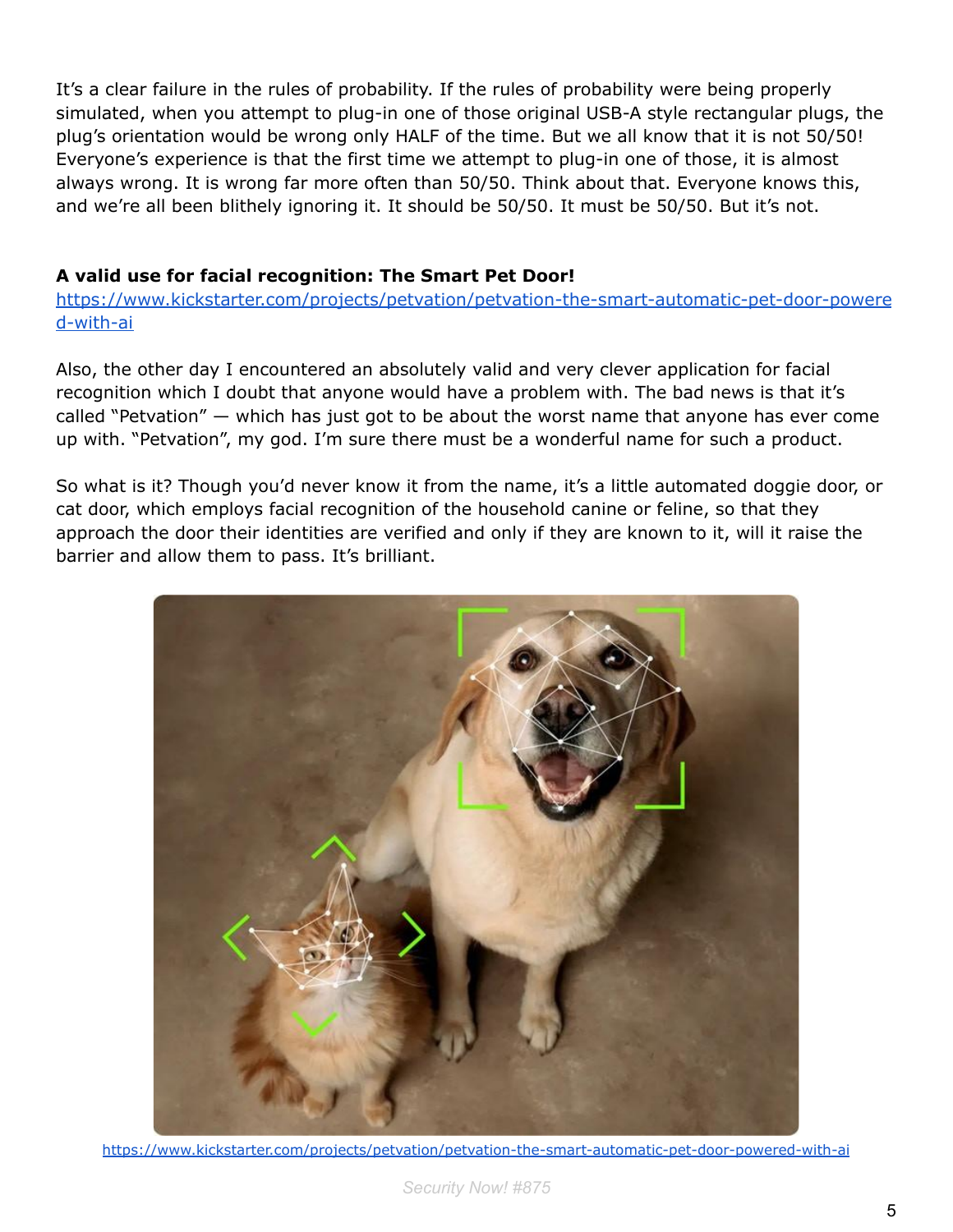The text which accompanies this horribly named but otherwise wonderful looking innovation notes that: *"It can also recognize the most common unwanted guests — raccoon, wolf/coyote, bear, deer, squirrel, rabbit, duck, boar, skunk, fox, rats, boar, snake, chicken, and more — and deny them entry to your home."*

It's unclear to me why explicit recognition of unwanted pests is important if it's truly being discriminating about the identity of the family's pets  $-$  and what if you do have a pet duck? But, in any event, perhaps that's just to make sure that nothing unwanted can get in, even if it's some other clever animal wearing a dog mask to spoof the identity of your pooch.

And, of course, it's smartphone controlled, supports time-locks, remote lock and unlock, different schedules, entry and exit rules, and everything you could want. The mechanism's design appears to be quite solid, and if my household were pet-equipped I'd be quite tempted.

I should note that I stumbled upon this over on Kickstarter when I was following-up on a recent communication from Ed Cano — Ed's 48th communication. Ed is the originator of the SandSara, which may actually finally ship. Apparently many **have** shipped and they're working their way through customs at the moment. The SandSara, for those who don't recall, is a nifty looking tabletop bed of fine grained sand through which a steel ball bearing is rolled by a magnet located underneath the bed. The magnet is moved by a pair of stepper motors using a quite ingenious mechanism. This podcast discovered this Kickstarter project back in March of 2020, just as COVID was descending upon the world. Ed's original timeline anticipated fulfillment during August that same year, so it appears that it'll finally be happening just shy of two years late.

But I have no complaint with Ed's approach. His communication has been good and consistent, and he's proven himself to be an absolute perfectionist. Though we'll be receiving this amazinglooking gadget nearly two years late, it appears that what we'll be receiving will have been well worth the wait: <https://www.kickstarter.com/projects/edcano/sandsara/description>

His project has just shy of 2,000 backers, and I know that many of them are among our listeners since Ed told me so. When we discovered this, we got quite excited at the time. So our collective wait may finally be nearing an end. :)

# **Closing The Loop**

## **Robert Wicks / @bertwicks**

![](_page_6_Picture_8.jpeg)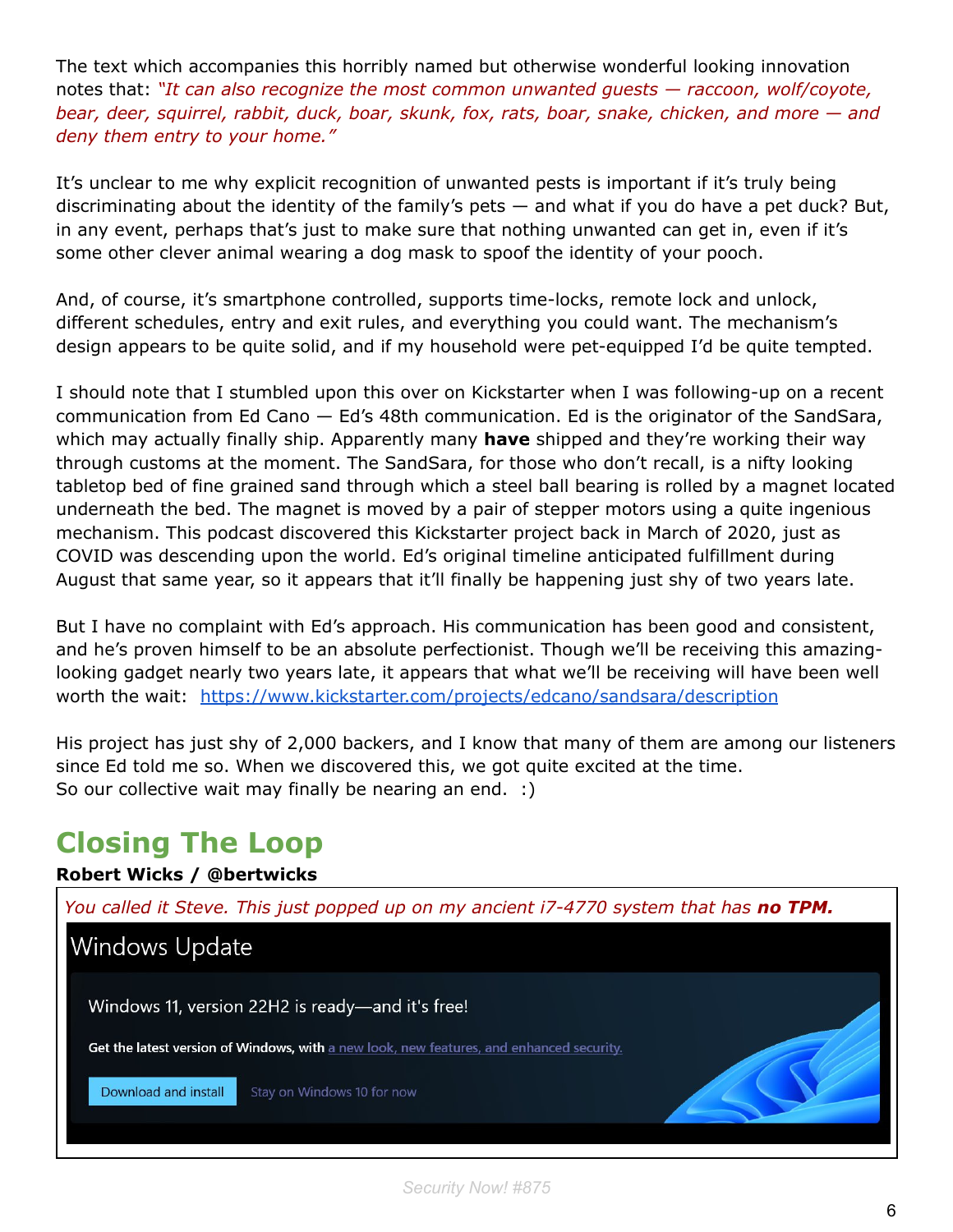#### **Peter G. Chase / @PchaseG**

*Ha! Ha! My only slightly ineligible-for-WIN-11-upgrade PC (processor) is now magically eligible, and Windows is pestering me to do it. Nothing changed on my end. Must be them... You said they might miraculously change the requirements. But I still don't want Win 11.*

Okay, so what happened? Under the category of "You just can't make this stuff up" we have the explanation for what Robert and Peter and many others experienced last week. The Verge covered the story last Thursday under the unbelievable headline (if it weren't Microsoft): *"Microsoft has accidentally released Windows 11 for unsupported PCs"* (And it runs just fine!) I added that last bit, but it does run just fine. Paraphrasing from what The Verge wrote:

*Microsoft released the final version of its next big Windows 11 update (22H2) to Release Preview testers on Tuesday, and accidentally made it available to PCs that are not officially supported. Oops.*

*Twitter and Reddit users were quick to spot the mistake, with hundreds of Windows Insiders able to upgrade their Windows 10 machines on older CPUs. Microsoft has strict minimum hardware requirements for Windows 11, leaving millions of PCs behind, so the mistake will once again highlight the company's controversial upgrade policy.* [Which is to say, it runs just fine everywhere even though we don't want to give it to you.]

*Windows 11 officially requires Intel 8th Gen Coffee Lake or Zen 2 CPUs and up, with very few exceptions. While there are easy ways to install Windows 11 on unsupported CPUs, Microsoft doesn't even let its Windows Insiders officially install beta builds of the operating system on unsupported PCs, so this mistaken release is rather unusual.*

*Microsoft is aware of the mistake and says it's investigating.* [Oh, well that's comforting.] *"It's a bug and the right team is investigating it,"* [As opposed to having the wrong team investigate it which would just add insult to injury.] *says the official Windows Insider Twitter account. If you managed to install Windows 11 on an unsupported PC and were expecting only Release Preview updates for Windows 10, you should be able to rollback the unexpected upgrade in the settings section of Windows 11.*

And speaking of large numbers…

#### **Jeff Parrish / @kb9gxk**

*You can go to math.tools/calculator/num… to convert that number. It's large, just the first couple of numbers: One sexseptuagintillion five hundred fifty-two quinseptuagintillion*

# **=OR=**

*one vigintillion, five hundred fifty-two novemdecillion, five hundred eighteen octodecillion, ninety-two septendecillion, three hundred sexdecillion, seven hundred eight quindecillion, nine hundred thirty-five quattuordecillion,*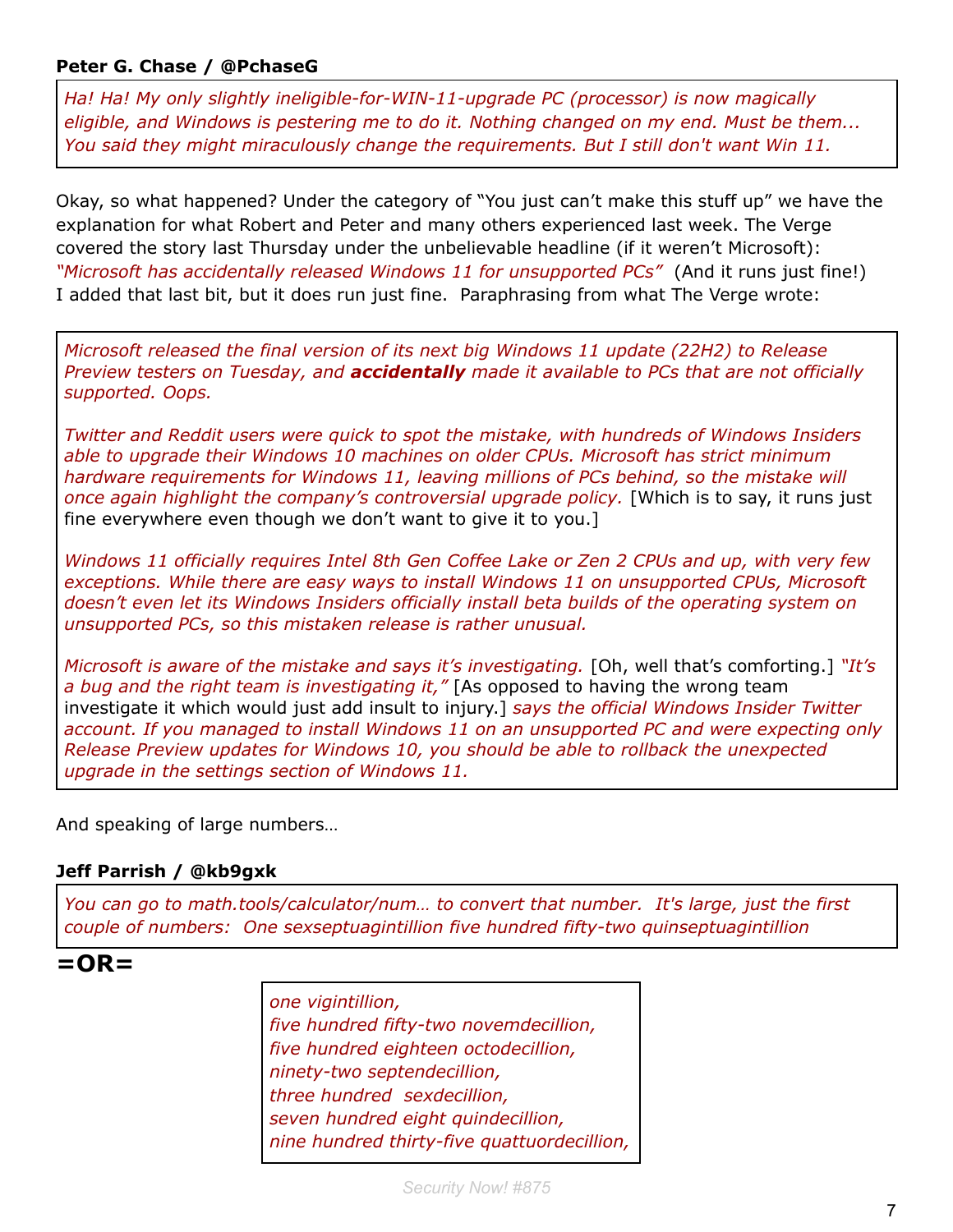*one hundred forty-eight tredecillion, nine hundred seventy-nine duodecillion, four hundred eighty-eight undecillion, four hundred sixty-two decillion, five hundred two nonillion, five hundred fifty-five octillion, two hundred fifty-six septillion, eight hundred eighty-six sextillion, seventeen quintillion, one hundred sixteen quadrillion, six hundred ninety-six trillion, six hundred eleven billion, one hundred thirty-nine million, fifty-two thousand, thirty-eight*

#### **Roy Ben-Yosef / @WizardLizardRoy**

*Hi Steve! Just heard your piece on NSW drivers license. And maybe I'm missing something, but isn't it all client side? They can do all sorts of fancy crypto and whatnot, can't I just write my own app that looks the same and shows whatever I want? Is there no (or shouldn't be) server side variation somehow? Long time listener since 2011, you got me into the cyber security business (since 2012). Thank you!*

## **Ryan (via eMail)**

#### *Hello Steve,*

*Regarding the New South Wales digital drivers license. I work as my company's PKI expert, and I liked your solution to the DDL problem. I wanted to let you know that your proposed PKI based solution can also prevent spoofing of the drivers license QR code. Dancing flowers are all well and good, but could be spoofed if you were motivated enough. The way to prevent copying the QR code and passing it off as your own lies in exactly the type of certificate that you issue. If you issue a signed DDL certificate like you suggested, with the Key Usage attribute of digitalSignature (and the Enhanced Key Usage attribute of emailProtection) then your DDL can sign arbitrary messages. This is how encrypted S/MIME email works. In our case, the DDL could sign your name and age and include the signature in the QR code.*

*But, couldn't this QR code be copied? Well, the next step is to have the person verifying the ID check the timestamp to see exactly when the QR code was signed. You could have the user push a button (or enter a PIN) in the app and the generated certificate could be trusted for a limited amount of time, say 30 seconds. This also lets you customize your trust. A police officer's scanning device could trust a QR code for 30 seconds, a bouncer's device could trust a QR code for 1-2 minutes, so you can pull up your QR code while you're in line and keep the line moving. The chances of being able to predict the exact 30, 60, or 120 second window that you'll need to produce the QR code means that setting the clock ahead on your friend's phone and pregenerating a QR code are vanishingly small. Live long and prosper, Ryan*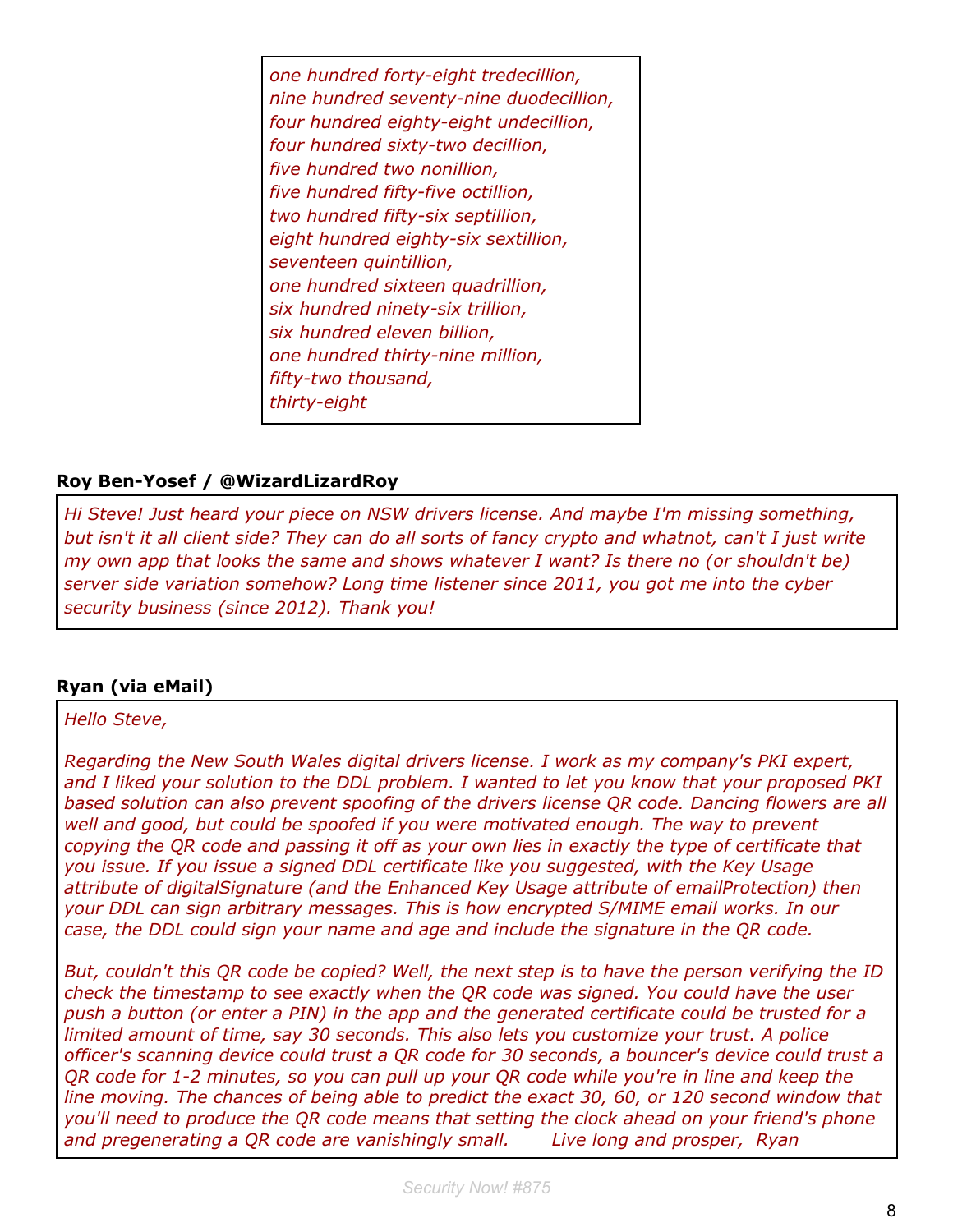#### **Tom Davies / @daviest11**

*It always grates a bit when you dunk on GDPR for "ruining browsing". Please have a look here... <https://www.coventry.ac.uk/> As you can see, it's perfectly possible to be GDPR compliant only forcing a single interaction on the user. What has "ruined browsing" is not GDPR but web hosts reliance on tracking users to the point where they would rather ruin your browsing experience than allow you to opt out. I've not dug into it that much but I'm sure we've all seen examples where it's clear that sites are deliberately making it \*extremely\* difficult to do anything other than accept the default "please track me" option. It really seems that if you don't want to be tracked, these sites do not want you to visit.*

I was curious to see what Tom was referring to. So I went over to <https://www.coventry.ac.uk/>. What Tom means is that it's possible for a website to request to set a cookie in order to no longer need to notify about setting cookies. Okay. And just for the record, since Tom says this is grating on him, we've previously made it clear that the strict privacy regulations had been in place long before the GDPR, but that everyone was happily ignoring them — thus no annoying cookie warnings — until the GDPR was enacted to give those regulations some teeth. I certainly don't disagree with the bias toward tracking that Tom notes, but it really was the enacting of the GDPR that made our lives miserable.

#### **Philip Le Riche / @pleriche**

*SN874: The only essential diff betw Passkeys and SQRL is that SQRL uses computed priv keys. So could SQRL be made to register its priv key with a FIDO2 website and respond to a FIDO2 auth challenge? Then SQRL would work on any FIDO2 site! (But please, finish Spinrite first!!)*

Philip anticipated that I talked about at the top of this episode. The use of deterministic private keys may be possible under WebAuthn. If so, then yes, SQRL's single-key approach could transparently replace the big-bucket-of-keys approach used by FIDO without sacrificing any security.

As for SpinRite, everyone should know that I'm done with SQRL. I've handed it off and over to a **very** competent group of developers who hang out over at [https://sqrl.grc.com.](https://sqrl.grc.com) So no one need worry for a nanosecond that I will again become distracted by SQRL. That's not going to happen.

#### **lyntux / @lyntux**

*I wanted to remind you, @SGgrc, that a Yubikey can only hold up to 25 credentials each. That's not a problem, since there aren't that many FIDO2 websites out there, but that could change. That's another reason why SQRL is better.*

Yes. And the fact that Yubikeys have a 25 credential limit also beautifully demonstrates that the FIDO project's work was never aimed at mass use and adoption. They were originally focused upon using super-secure hardware dongles for authentication to just a few crucial sites. That system was never able to scale. So when it failed to get off the ground, they relaxed their requirements and produced FIDO2.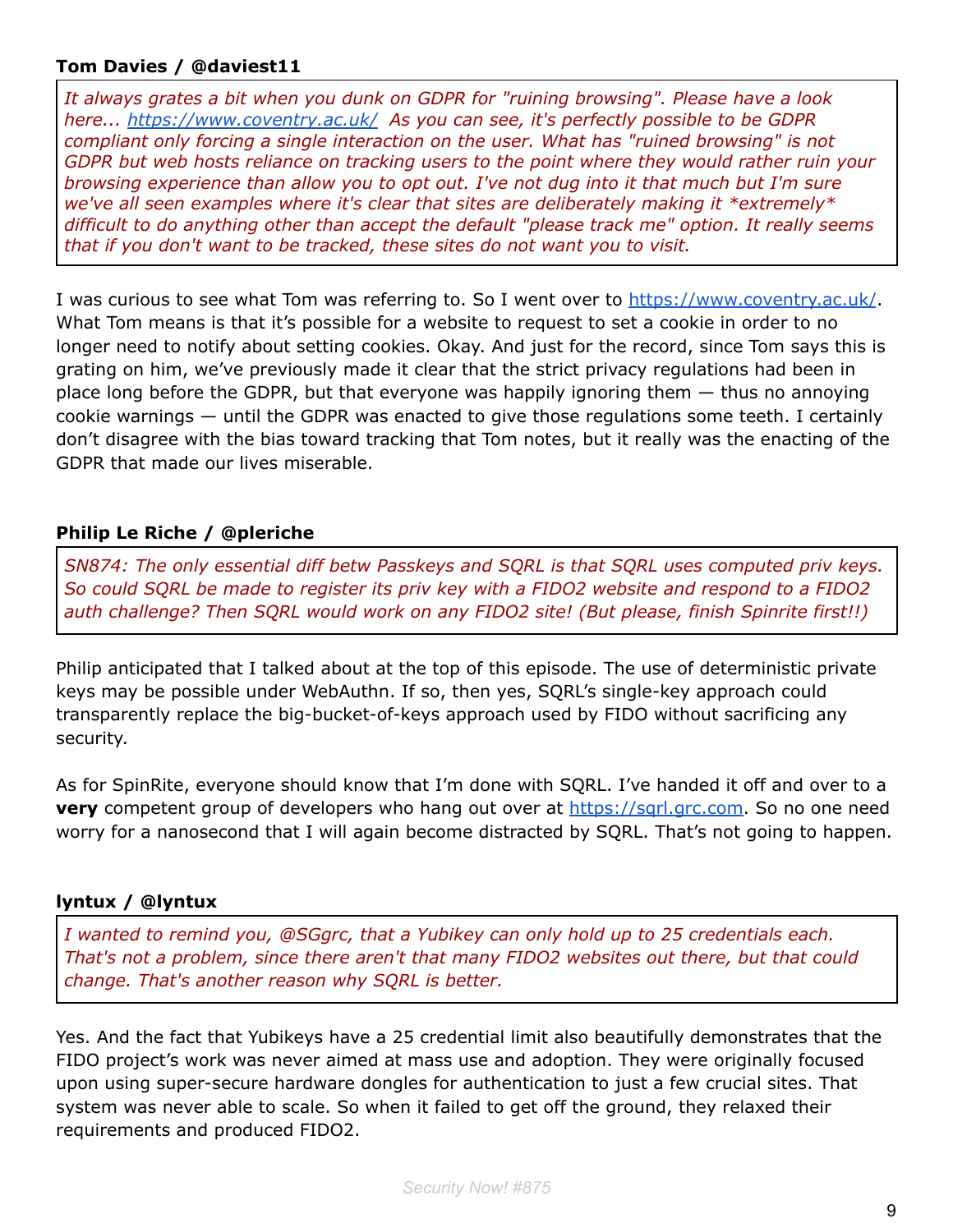#### **Wesley Fick @cataclysmza**

*Hi Steve. I'm a long-time Security Now listener, and I hope that this makes its way into a future episode. With the way things are going with FIDO2, what's the value of services offered by Google and others to sign into websites with your Google account? My Google account cannot be logged into by anyone - they need the username, the full password, and a 2FA challenge from my phone. And I can use that to log into sites securely. The experience is similar to that of SSO. Let's say that Google adopts FIDO2 the way you suggested that Apple will. Is there any benefit to signing into websites with your Google account?*

The trouble with the "Logon with Google" and "Logon with Facebook" is that they use the OAuth system which inherently places a heavy tracking agency  $-$  Google or Facebook  $-$  right smack dab in the middle of the logon flow. When any of the "Logon with..." systems are used, cookies are exchanged and the provider of that logon service knows who you are and where you went. This is why those companies are offering those services. It's not out of the goodness of their hearts. So one of the things that WebAuthn got exactly right is that it's a strictly 2-party authentication solution.

#### **Juho Viitasalo @juhov**

*Hi! I tried the latest SpinRite exe from your dev directory but could not run it in Win7. I was hoping to burn an ISO that way. I have a failing SSD I need to massage. Can you tell how to use these executables you have on your server. Thanks!*

I'm sure that Juho is referring to the reference I recently made to: <http://grc.com/dev/spinrite>. That directory contains a gazillion incremental SpinRite development releases. But they are DOS executables, not Windows EXE's. So they definitely will not run under Windows. But moreover, even if you did run them under DOS, they do not yet move the user past the system inventory stage where SpinRite is figuring out what you've got and how it can best work with it. That's where all of our collective work has been focused so far.

Once I do have something that's operational, all existing SpinRite licensees will be able to obtain their own copies from GRC's server. But we're not quite at that stage yet. So, I apologize for the confusion.

#### **########################################################**

Okay... If anyone listening to this podcast has only been half listening. **Now** is the time to bring your entire focus to bear on this next question from a listener because it wins the award for the best question, maybe ever. And I'm going to leave it hanging and unanswered until next week. So everyone will have the opportunity this next week to ponder the question and its answer. And Leo and everyone in the Discord and chat rooms, behaved yourselves. Please resist the temptation to blurt out any spoilers for everyone else who wants to ponder this very intriguing question. So here it is: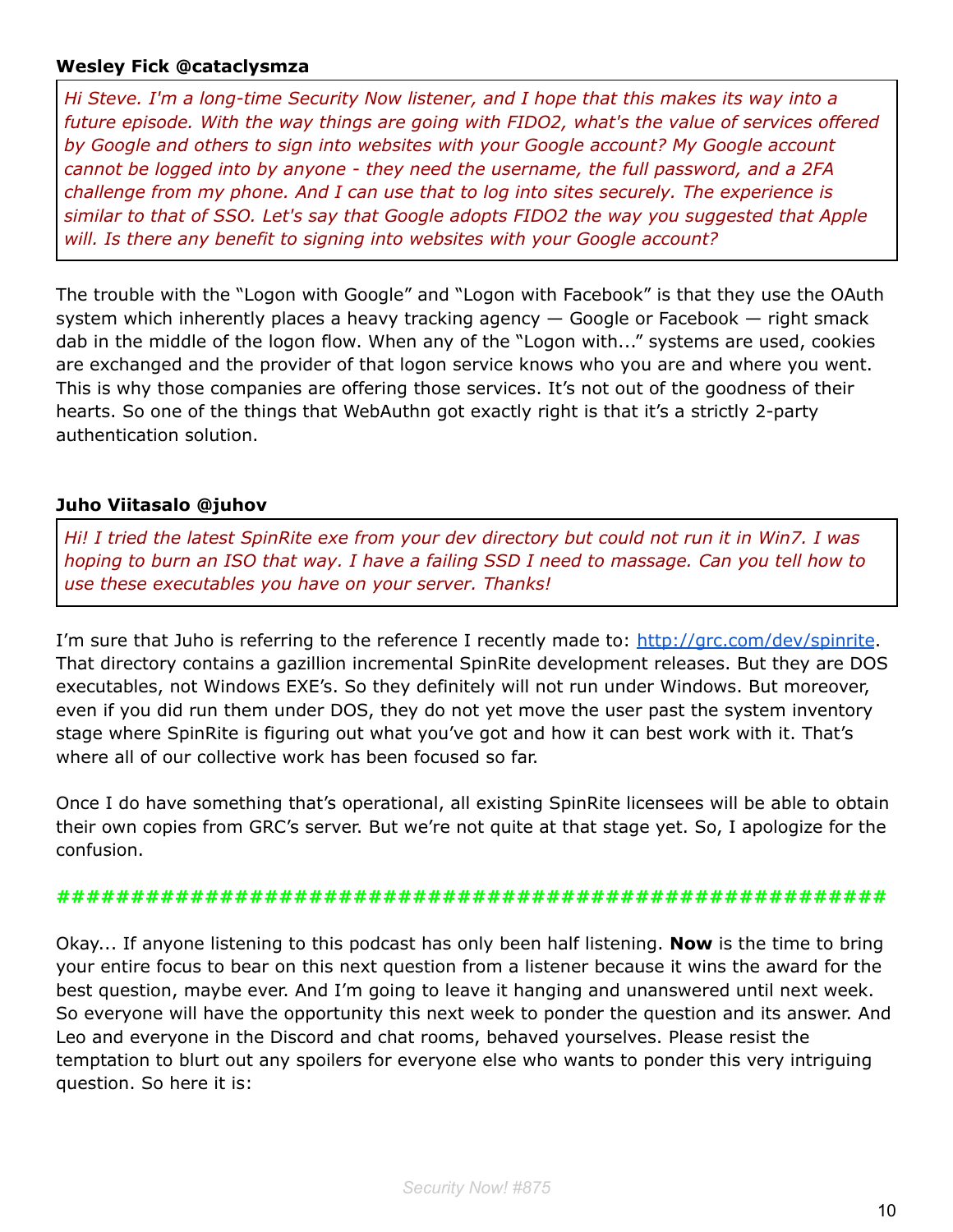### **Erik Osterholm / @erikosterholm**

*Hi Steve,*

*Long time listener. I'm a little confused on the key length discussion. I always thought that encrypting twice merely doubled the effective strength. Here's my reasoning:*

*Imagine you have an algorithm and a key that you can fully brute force in one day. If you add one bit to the key, you double the key space, and therefore it takes twice as long to brute force (or two days.)*

*If you instead encrypt twice, then it takes one day to decrypt the outer ciphertext, at which point you get back the first output of ciphertext. Then in one more day, you can brute force the first/inner ciphertext. Like in the first example, this takes two days.*

*It seems to me that these are equivalent. Is there something I'm missing?*

And that's all we're going to say about it now. Think about it for the next week. And Leo, let's take our last break and then we're going to delve into the so-called "PACMAN Attack" — which leverages an unpatchable and unfixable flaw which exists across Apple's custom M1 chipset.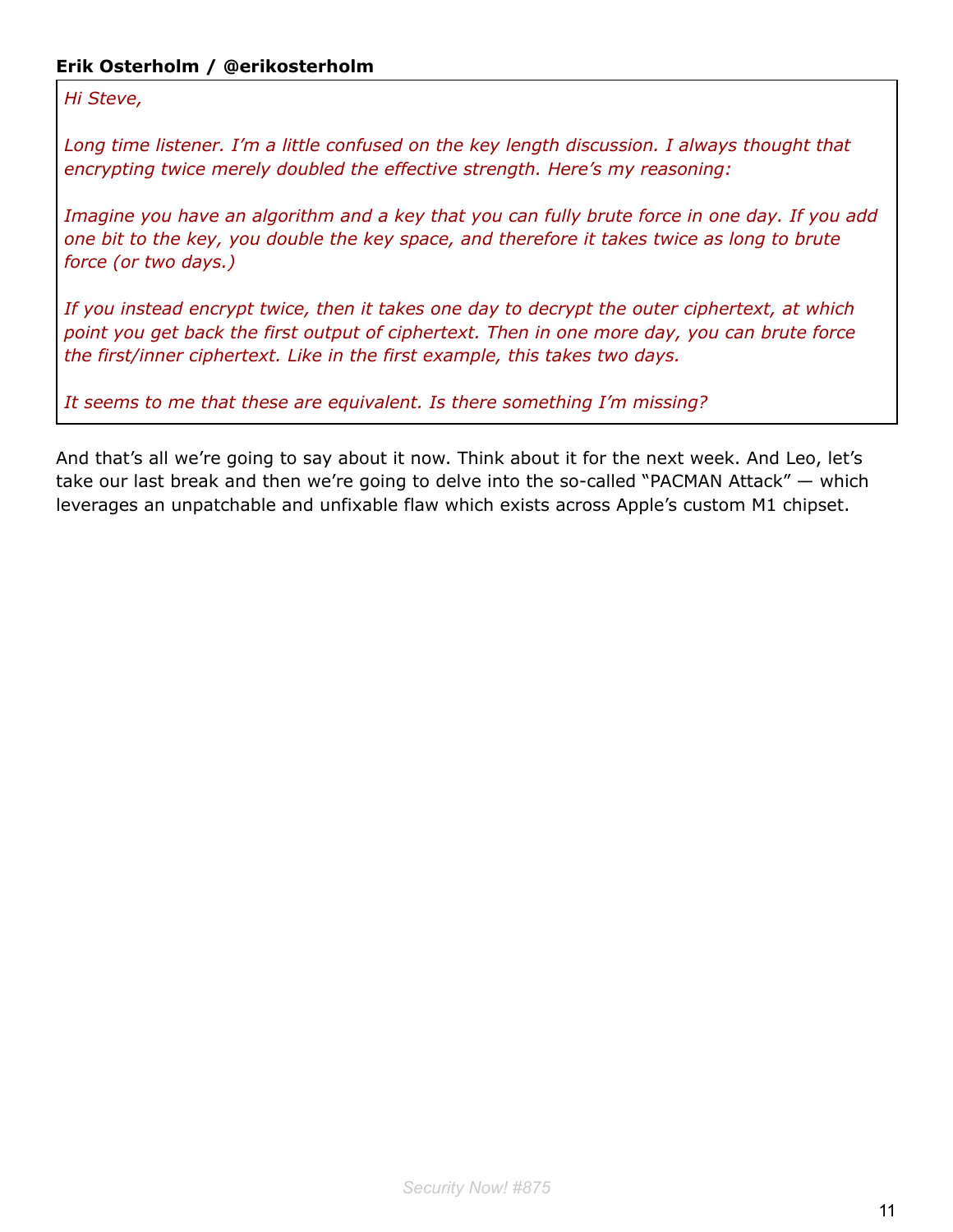# The PACMAN Attack

<https://pacmanattack.com/> <https://pacmanattack.com/paper.pdf>

By far the biggest headline grabbing news this past week was the teaser that Apple's much-vaunted M1 chips contain a critical bug, or bugs, that cannot be patched or repaired.

First of all, only part of that is true. The reason Apple is being singled out, is that their M1 ARM architecture chips are the first to use a cool new feature of the ARMv8.3 architecture known as Pointer Authentication. Everyone else plans to use it too, they just haven't gotten their newest chips out yet.

The heading of the 14-page research paper published by four researchers at the MIT Computer Science & Artificial Intelligence Laboratory reads: *"PACMAN Attacking ARM Pointer Authentication with Speculative Execution."*

So, we have the spectre (pun intended) of speculative execution raising its ever ugly head, this time in a new context, a new feature of the ARMv8.3 architecture, initially represented by Apple's proprietary M1 chip.

Okay. So what is it?

PACMAN is a novel hardware attack that can bypass the benefits of an emerging feature known as Pointer Authentication (PAC. So that's the PAC of PACMAN). The authors of this work present the following three contributions:

- A new way of thinking about compounding threat models in the Spectre age.
- Reverse engineered details of the M1 memory hierarchy.
- A hardware attack to forge kernel PACs from userspace on M1.

They wrote: *"PACMAN is what you get when you mix a hardware mitigation for software attacks with microarchitectural side channels. We believe the core idea of PACMAN will be applicable to much more than just PAC.*" So these guys believe that they've uncovered another entire class of exploitable microarchitectural flaws which are introduced by attempts to mitigate software attacks. We'll talk about Pointer Authentication in a second, but here's what the researchers wrote for the summary Abstract of their paper:

*This paper studies the synergies between memory corruption vulnerabilities and speculative execution vulnerabilities. We leverage speculative execution attacks to bypass an important memory protection mechanism, ARM Pointer Authentication, a security feature that is used to enforce pointer integrity. We present PACMAN, a novel attack methodology that speculatively leaks PAC verification results via micro-architectural side channels without causing any crashes. Our attack removes the primary barrier to conducting control-flow hijacking attacks on a platform protected using Pointer Authentication.*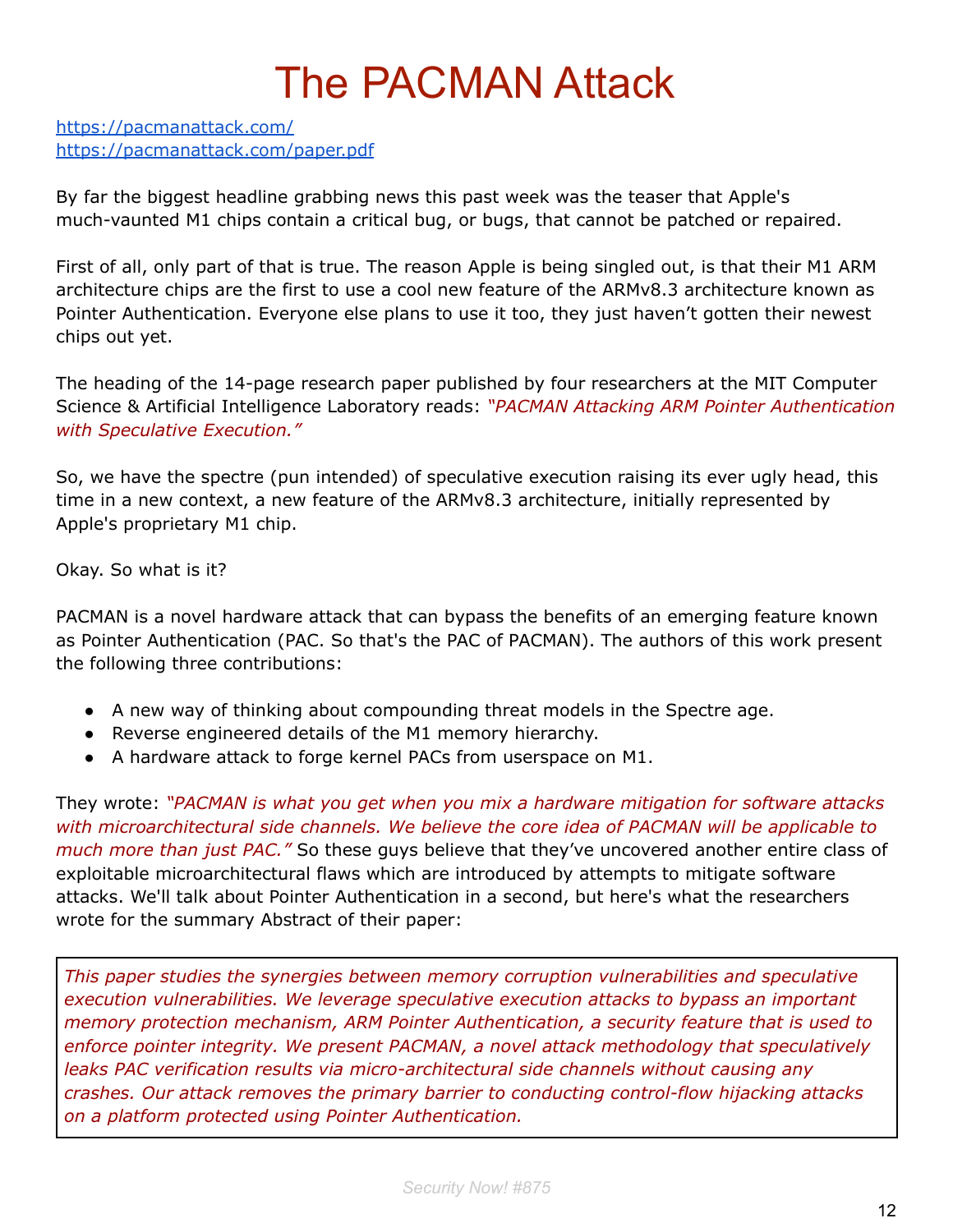*We demonstrate multiple proof-of-concept attacks of PACMAN on the Apple M1 SoC, the first desktop processor that supports ARM Pointer Authentication. We reverse engineer the TLB hierarchy on the Apple M1 SoC and expand micro-architectural side-channel attacks to Apple processors. Moreover, we show that the PACMAN attack works across privilege levels, meaning that we can attack the operating system kernel as an unprivileged user in userspace.*

I loved how they set this up and framed this work in their paper's short introduction, so I want to share it, too:

*Modern systems are becoming increasingly complex, exposing a large attack surface with vulnerabilities in both software and hardware. In the software layer, memory corruption vulnerabilities (such as buffer overflows) can be exploited by attackers to alter the behavior or take full control of a victim program. In the hardware layer, micro-architectural side channel vulnerabilities (such as Spectre and Meltdown) can be exploited to leak arbitrary data within the victim program's address space.*

*Today, it is common for security researchers to explore software and hardware vulnerabilities separately, considering the two vulnerabilities in two disjoint threat models. In this paper, we study the synergies between memory corruption vulnerabilities and micro-architectural side-channel vulnerabilities. We show how a hardware attack can be used to assist a software attack to bypass a strong security defense mechanism. Specifically, we demonstrate that by leveraging speculative execution attacks, an attacker can bypass an important software security primitive called ARM Pointer Authentication to conduct a control-flow hijacking attack.*

Okay, so what is ARM Pointer Authentication?

We've talked about related attack mitigation measures in the past. Remember "stack cookies"? They're a form of a canary. The idea with Stack Cookies is that the system places little bits of unpredictable crypto hashes on the stack as a means for detecting a buffer overrun. Before executing a return from a subroutine, the bit of code performing the return first checks the stack for the proper cookie and only executes the return if the value found at the location matches what's expected. The idea is that attackers don't have nearly sufficient visibility into the system to know what the cookie should be, so their attempt to overrun a buffer on the stack is inherently somewhat brute force. The cookie allows their overwriting to be proactively detected before the contents of the stack is trusted and acted upon.

What the ARMv8.3 architecture introduces is a clever means of adding a tiny authentication hash into ARM pointers as a means for detecting any unauthorized changes. As we know, the ARM architecture is 64-bits side. That means that it will have 64-bit pointers. But 64-bits is 18,446,744,073,709,551,616. Said another way, that's 18.446 billion gigabytes of pointer space. Since no one has nearly that much RAM, that means that a large number of the high-order bits of 64-bit ARM memory pointers are always going to be zero. So the clever ARM engineers realized that they could set a boundary point in their pointers. To the right of the boundary is a valid pointer. And to the left of the boundary are a bunch of otherwise unused bits which can now be very cleverly used to validate the value of the bits on the right. Here's how the MIT guys describe this: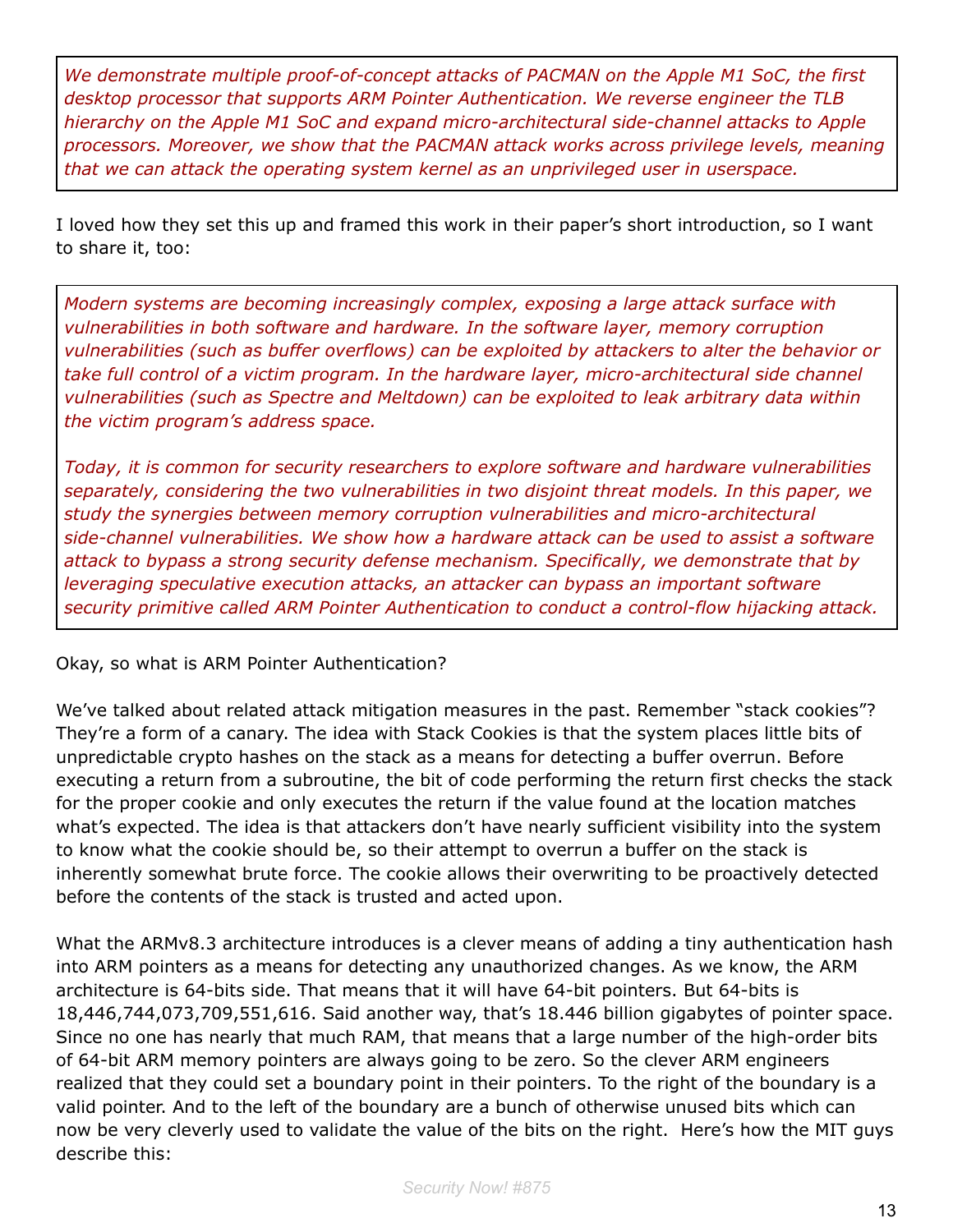*Memory corruption vulnerabilities pose a significant security threat to modern systems.* [Right. We're talking about this here more or less continually.] *These vulnerabilities are caused by software bugs which allow an attacker to corrupt the content of a memory location. The corrupted memory content, containing important data structures such as code and data pointers, can then be used by the attacker to hijack the control flow of the victim program. Well-studied control-flow hijacking techniques include return-oriented programming (ROP) and jump-oriented programming (JOP). In 2017, ARM introduced Pointer Authentication (PA for short) in ARMv8.3 as a security feature to protect pointer integrity. Since 2018, Pointer Authentication has been supported in Apple processors, including multiple generations of mobile processors and the recent M1, M1 Pro, and M1 Max chips. Multiple chip manufacturers, including ARM, Qualcomm, and Samsung, have either announced or are expected to ship new processors supporting Pointer Authentication. In a nutshell, Pointer Authentication is currently being used to protect many systems, and is projected to be even more widely adopted in the upcoming years. Pointer Authentication makes it significantly more difficult for an attacker to modify protected pointers in memory without being detected. Pointer Authentication protects a pointer with a cryptographic hash. This hash verifies that the pointer has not been modified, and is called a Pointer Authentication Code, or PAC for short.*

So, this is really clever. It essentially makes 64-bit pointers self-authenticating such that any change to any of the pointer's 64 bits will trigger a protection fault and cause the operating system to immediately terminate the offending program.

The Achilles heel of this approach is that there are not a large number of authentication bits available. In the case of macOS v12.2.1, which extravagantly uses 48 of the total 64 bits for valid pointers, only 16 bits remain available for authentication. As we know, 16 bits is a famous number — it's 64K. That's the total number of possible combinations that can be taken by any 16-bit value. Again, here's what the researcher's describe:

*Considering that the actual address space in a 64-bit architecture is usually less than 64 bits, e.g., 48 bits on macOS 12.2.1 on M1, Pointer Authentication stores the Pointer Authentication Code together with the pointer in these unused bits. Whenever a protected pointer is used, the integrity of the pointer is verified by validating the PAC using the pointer value. Use of a pointer with an incorrect PAC will cause the program to crash. With Pointer Authentication in place, an attacker who wants to modify a pointer must correctly guess or infer the matching PAC of the pointer after modification. Depending on the system configuration, the size of the PAC, which ranges from 11 to 31 bits, may be small enough to be bruteforced. However, simple bruteforcing approaches cannot break Pointer Authentication. The reason is that every time an incorrect PAC is used, the event results in a victim program crash. Restarting a program after a crash results in changed PACs, as the PACs are computed from renewed secret keys. Moreover, frequent crashes can be easily captured by anomaly detection tools.*

The breakthrough that this guys achieved was finding a way to successfully brute force probe for the proper authentication code given a modified pointer. By doing that, they're able to make up their own PAC for whatever pointer value they need. So, the final piece of description I'll share from their paper is: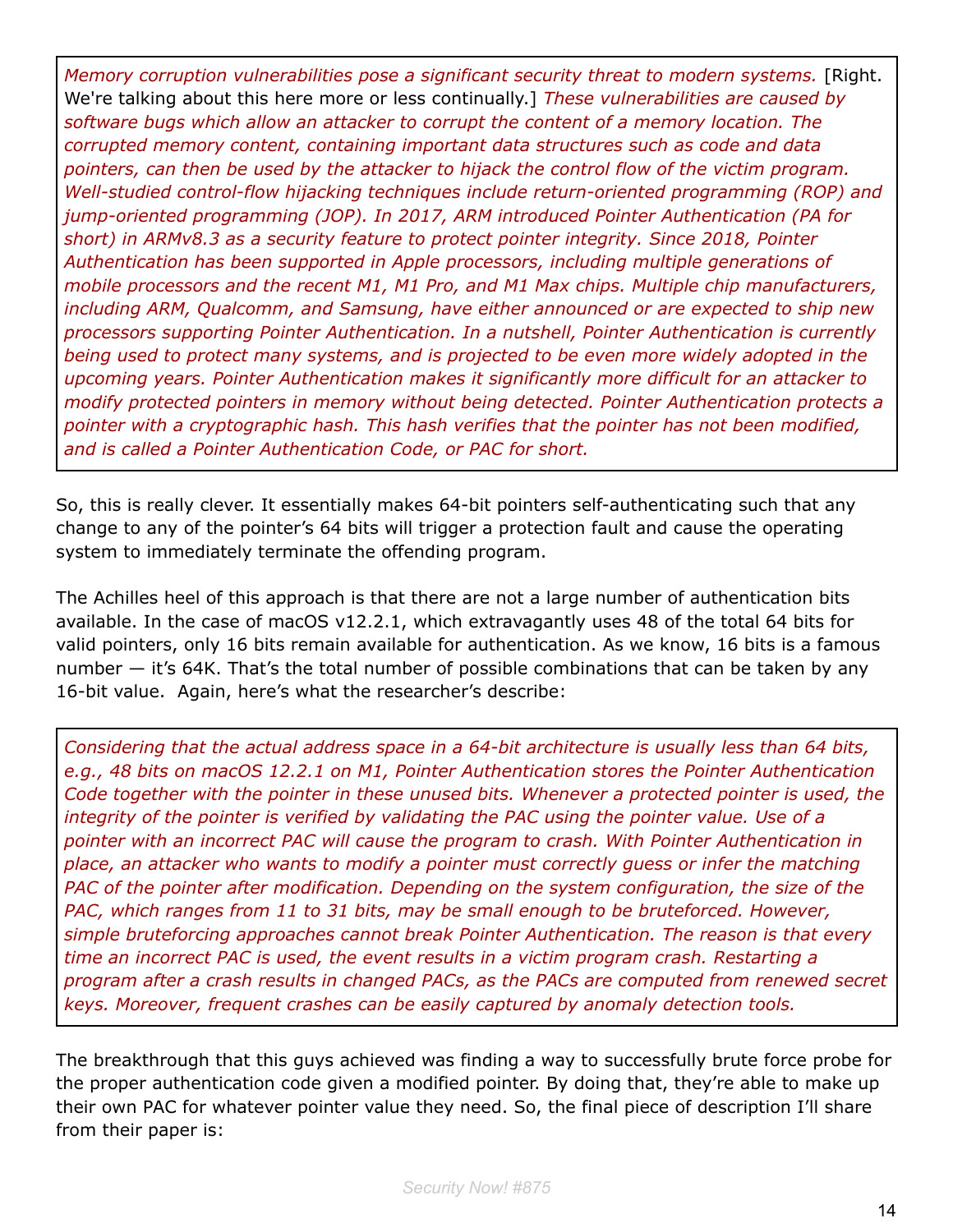*The PACMAN Attack. In this paper, we propose the PACMAN attack, which extends speculative execution attacks to bypass Pointer Authentication by constructing a PAC oracle.*

*Given a pointer in a victim execution context, a PAC oracle can be used to precisely distinguish between a correct PAC and an incorrect one without causing any crashes.* [In other words, exactly what's needed for brute-forcing.] *We further show that with such a PAC oracle, the attacker can brute-force the correct PAC value while suppressing crashes and construct a control-flow hijacking attack on a Pointer Authentication-enabled victim program or operating system.*

*The key insight of our PACMAN attack is to use speculative execution to stealthily leak PAC verification results via microarchitectural side channels. Our attack works relying on PACMAN gadgets. A PACMAN gadget consists of two operations: 1) a pointer verification operation that speculatively verifies the correctness of a guessed PAC, and 2) a transmission operation that speculatively transmits the verification result via a micro-architectural side channel.*

*The pointer verification operation is performed by an authentication instruction (one of the new instructions in ARMv8.3), which outputs a valid pointer if the verification succeeds and an invalid pointer otherwise. The transmission operation can be performed by a memory load/store instruction or a branch instruction taking the output pointer as an address. If a correct PAC is guessed, the transmission operation will speculatively access a valid pointer, resulting in observable micro-architectural side effects. Otherwise, the transmission step will cause a speculative exception due to accessing an invalid pointer. Note that we execute both operations on a mis-speculated path. Thus, the two operations will not trigger architecture-visible events, avoiding the issue where invalid guesses result in crashes.*

So, now we bottom-line it. What does all this actually mean for those relying upon the security of Apple's M1-based devices? In their own FAQ, they provide some reality-check answers:

#### **Does this attack require physical access?**

*Nope! We actually did all our experiments over the network on a machine in another room. PACMAN works just fine remotely if you have unprivileged code execution.*

#### **Should I be worried?**

*As long as you keep your software up to date, no. PACMAN is an exploitation technique. On its own it cannot compromise your system. While the hardware mechanisms used by PACMAN cannot be patched with software features, memory corruption bugs can be.*

#### **Can I tell if someone is using PACMAN against me?**

*Much like the Spectre attack our work is based on, PACMAN executes entirely in the speculative regime and leaves no logs. So, "probably not."*

#### **Why do you need a software bug to do the PACMAN attack?**

*PACMAN takes an existing software bug (memory read/write) and turns it into a more powerful primitive (pointer authentication bypass). For our demo, we add our own bug to the kernel using our own kernel module. In a real world attack, you would just find an existing kernel bug.*

*Our demo only uses the kernel extension for adding a software bug. The entire attack runs in userspace. So, an attacker with an existing bug could do the same attack without the extension.*